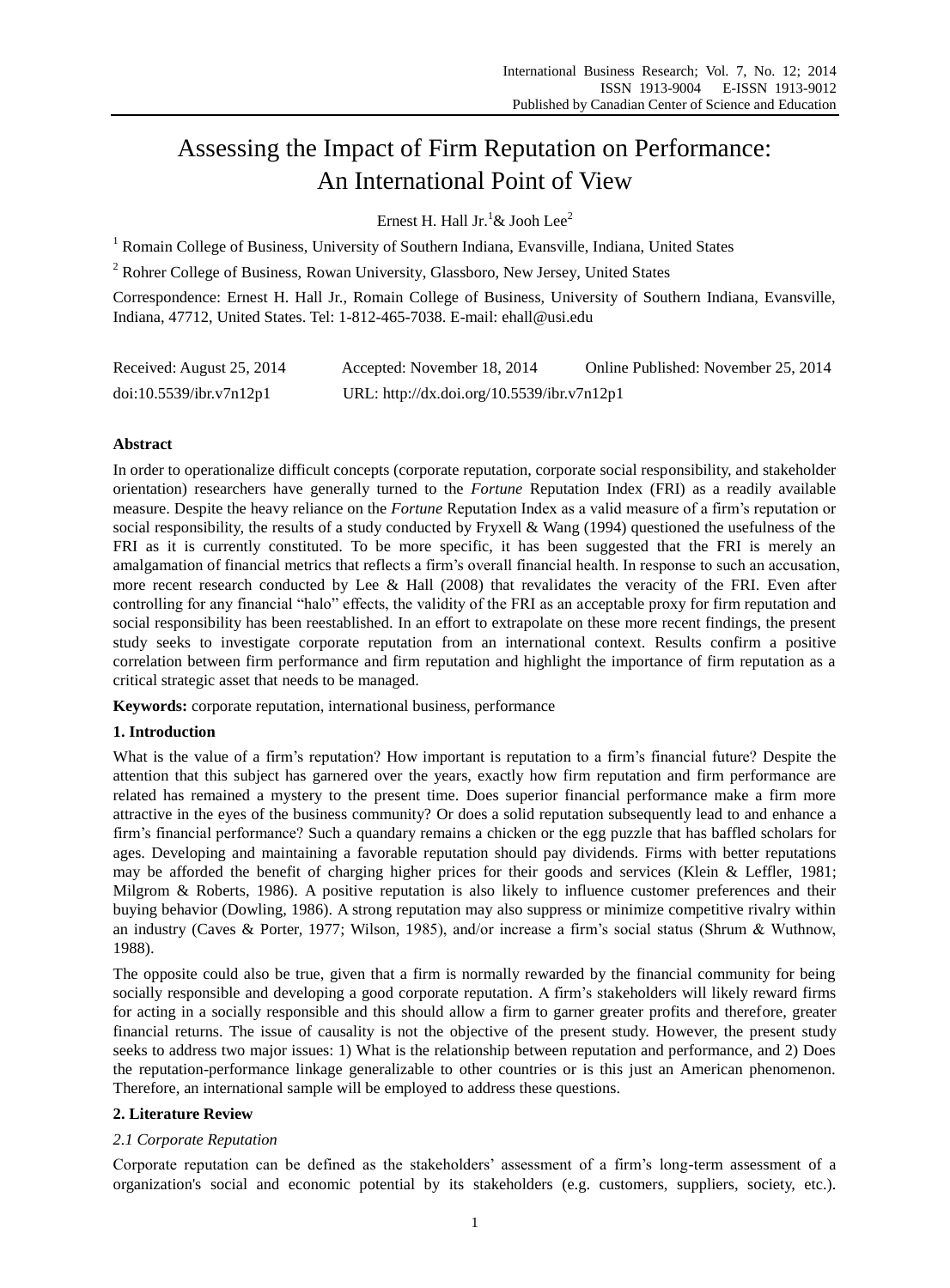Corporate reputation is considered a critical asset in a firm's "strategic arsenal" (Barney, 1991). Therefore, executive managers need to be continuously aware of how their decisions will impact the organization's reputation. Or from a different perspective, according to Fombrun (1996, p. 72), corporate reputation can be defined as "a perceptual representation of a company's past actions and future prospects that describe the firm's overall appeal to all its key constituents when compared to other leading rivals." Regardless of the exact perspective or point-of-view selected, the general conclusion has been that reputation is valuable and essential asset for any firm. Such a critical asset must be protected and nourished, so that the firm will have the opportunity to reap superior financial rewards.

Since a firm's reputation may be considered a strategic resource, it is imperative that a firm take a proactive stance with regard to managing such a vital strategic resource (Barney, 1991). Illusiveness, a key characteristic of the construct of corporate reputation, offers a firm the opportunity to build a sustainable competitive advantage, which is not subject to imitation. For example, look at Toyota and how many companies have attempted to duplicate their reputation for quality. Due to its very nature, reputation is a hard to measure construct. Roberts  $&$  Dowling (2002, p. 1077) have stated that "Intangible assets—such as good reputations—are critical because of their potential for value creation, but also because their intangible character makes replication by competing firms considerably more difficult.‖ Based upon this logic, it can be argued that the non-quantifiable nature of the construct of reputation is the essence of the ultimate value. Such a situation can be referred to as "causal ambiguity." As cited by others, causal ambiguity is suggested as a source for developing a sustainable competitive advantage (Lippman & Rumelt, 1982).

In addition, a firm's response to a crisis or stand on an ethical issue will invariably have an effect, whether negative or positive, on how the firm is perceived, i.e. their reputation/image. How a firm responds to a crisis and how it regularly conducts business is under constant scrutiny by a plethora of constituencies (both internal and external). Examples of effective (e.g. Johnson & Johnson's response to contaminated Tylenol) and ineffective (e.g. Exxon's Valdez oil spill in Alaska) crisis management may either positively or negatively impact a firm's image and, therefore, its reputation. However, one thing seems to be certain, if a firm has negative reputational quotient, the it will have dampening effect on a firm's future profitability and even its survival. The important thing to remember is that whether the reputation is justifiably accurate or not does not matter. The impact of reputation will be reflected on Wall Street and felt by the shareholders regardless of accuracy.

As argued by Fombrun & Shanley (1990) reputation management can go a long way in determining a firm's long-term financial performance. The establishment of a good or positive corporate reputation can benefit a company in many ways: 1) affecting the choices that customer make in selecting a product (Dowling, 1986), 2) limiting the potential competitive moves of rivals (Caves & Porter, 1977; Wilson, 1985), and 3) securing a certain social status within an industry (Shrum & Wuthnow, 1988). The result of all of these benefits is that a firm is likely to experience an increase in profitability, market share, and a strengthening of their competitive advantage. As can be seen, the benefits of developing and maintaining a good corporate reputation can be extremely beneficial to a firm's long-term success.

When corporate reputation has been included in studies within the management discipline the primary emphasis has been on its effect on financial potential (Fombrun & Shanley, 1990; McGuire et al., 1988). Based on the results of such studies it would be expected that a positive reputation would exhibit a positive effect on firm performance (Caves & Porter, 1977; Fombrun & Shanley, 1990; McGuire et al., 1988), although the issue of causality has not been investigated. Nevertheless, the presence of a positive or favorable corporate reputation should help an organization out-perform firms that possess a less than favorable reputation. Exactly why or how this occurs has been the subject of much controversy.

The potential influence of a firm's reputation has continued to be a source of interest for researchers and practitioners alike for a long time. However, the elusive nature of reputation has stymied researchers from pursuing more intensive studies on the subject. Given the extensive globalization of business over the past decade, it can be argued that the connection between a firm's corporate reputation and performance should be readdressed from an international perspective. Up to the point in time the extant literature has focused solely on U.S. firms due to a dearth of data on international firms. However, thanks to *Fortune's* annual publication of the ―World's Most Admired Companies‖ data can now be gathered to assist in understanding the connection between reputation and financial performance from an international perspective. Given that a positive connection between a favorable reputation and superior performance has been consistently shown within the context of U.S. firms, the present study seeks to examine whether this relationship extends to other countries.

It should be clearly stated that not all studies are complementary when it comes to discussing the *Fortune*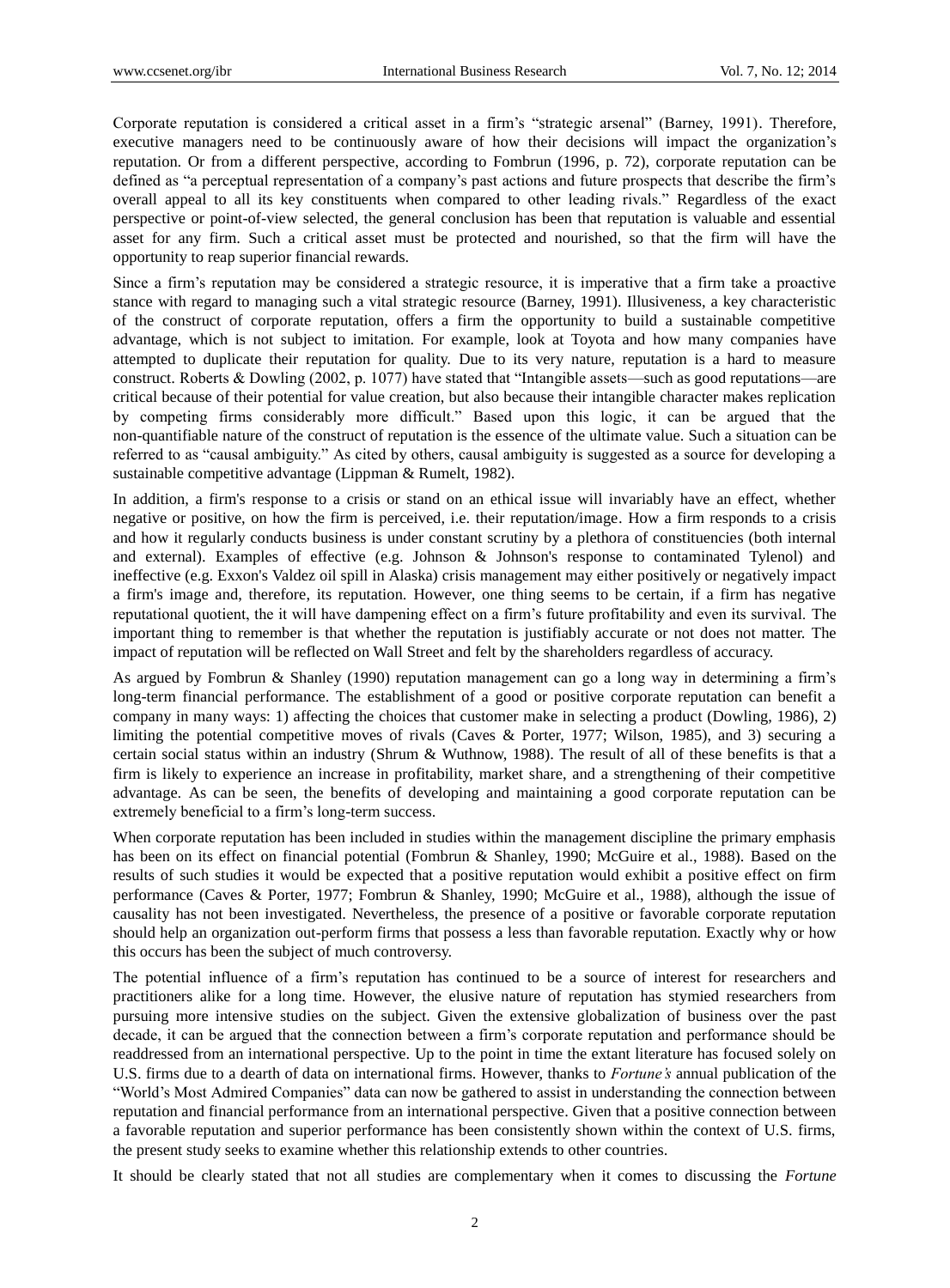Reputation Index. The most severe criticism comes from a study conducted by Fryxell & Wang (1994) that concluded that the FRI is merely a reflection or composite measure of financial performance. The logic of this argument is that the FRI is more of a measure of how well a firm is performing financially, than how well respected the firm is within its industry. The inevitable question arises: Is it possible that the FRI is nothing more than a reflection or measure of a firm's profitability? If such a hypothesis can be proven to be accurate, then all of the results and conclusions from previous research, which employing the FRI, would be called into question.

However, in a more recent study by Lee & Hall (2008) evidence was presented that validated the FRI as a robust measure of reputation. Accordingly, after removing the effects of financial performance, it was determined that the FRI is a very good indicator of a firm's overall corporate reputation (Lee & Hall, 2008). For a more detailed analysis of the exact methodology employed in the removal of what has come to be known as the "financial halo" effect" of the FRI, please see Brown & Perry (1994) and Lee & Hall (2008).

Based on these studies, it is not the purpose of this study to dissect the FRI and undertake an investigation into the deep theoretical underpinnings of the reputation construct. Instead, we employ and present the FRI as a valid and robust proxy of corporate reputation and reject the argument that the FRI is nothing more than a measure of financial performance. Within the context of the reputation and performance literature, the present study will incorporate accounting- and market-based variables in assessing the effects of an organization's reputation on performance. Results suggest that the impact of a favorable corporate reputation on a firm's financial performance is consistent across both U.S. and Japan firms.

## *2.2 The Diversification—Performance Linkage*

Firm performance has been widely linked to a firm's diversification profile by a variety of studies (Bettis, 1981; Bettis & Hall, 1982; Dess, Gupta, Hennart, & Hill, 1995; Palepu, 1985; Rumelt, 1974). Therefore, it is critical to assess the influence and effects of a firm's diversification profile on performance when proposing a study to explain firm performance. Failing to account for any effects that diversification may have on a firm's profitability could potentially lead to erroneous conclusions when seeking to uncover a reputation-performance linkage. Indeed, in some cases diversification is promoted as a vehicle for improving firm performance or enhancing a firm's strategic competitiveness, which may have an impact on a firm's reputation. Porter (1990) suggests that diversification is an avenue or pathway for expanding a firm's assets, resources, and skills that can help to expand the number of value adding activities that are available to their organization. These critical factors are likely to contribute to the firm developing a positive reputation.

As the pace of globalization has quickened in recent years, two different perspectives have developed within the strategy literature that may be considered germane to the discussion at hand; 1) product diversification, and 2) market or what is sometimes referred to as international diversification. Viewed from a traditional, product diversification perspective, firms will diversify in an attempt to purchase or develop new and different product from their current portfolio. The goal of such a strategy is ultimately, profit directed. Through the addition of new products to the portfolio the firm is able to increase their product line and in turn, their revenue stream and profits. It is the intent of such a diversification strategy to enter and/or develop new markets, which are not currently being served by the firm (product development strategy). By following such a strategy a firm is able to increase its profits by entering new markets and industries. The end result of this strategy is that the firm has increased the number of industries and markets in which it operates, thus affording it great opportunities to make profits.

From an international perspective, when a firm engages in a market diversification strategy the objective is to exploit the potential product demand for current products in other countries. Such a strategy does not include developing new products, but merely transferring an existing product to a new country. As opposed to a product-oriented strategy, a market diversification strategy seeks to serve international markets/countries by relying on their existing business portfolio. This is why such a strategy is frequently referred to as international diversification. Likewise, the focus on marketing existing products to new countries explains why some refer to such a strategy as a market-based diversification strategy.

In order to put it more succinctly, a product diversification perspective seeks to develop new industries or products, while a market- or international diversification strategy is directed at exploiting demand in new countries utilizing existing businesses/products (Grant, Jammine, & Thomas, 1988). The influence of a diversification strategy may have a direct relationship with the overall reputation that an organization has earned over the years, due to a firm's increased level of status and size. Regardless of the overall impact that diversification may play in enhancing a firm's reputation and therefore, directly contributing to the overall FRI, it is critical to control and manage the influence of diversification on performance.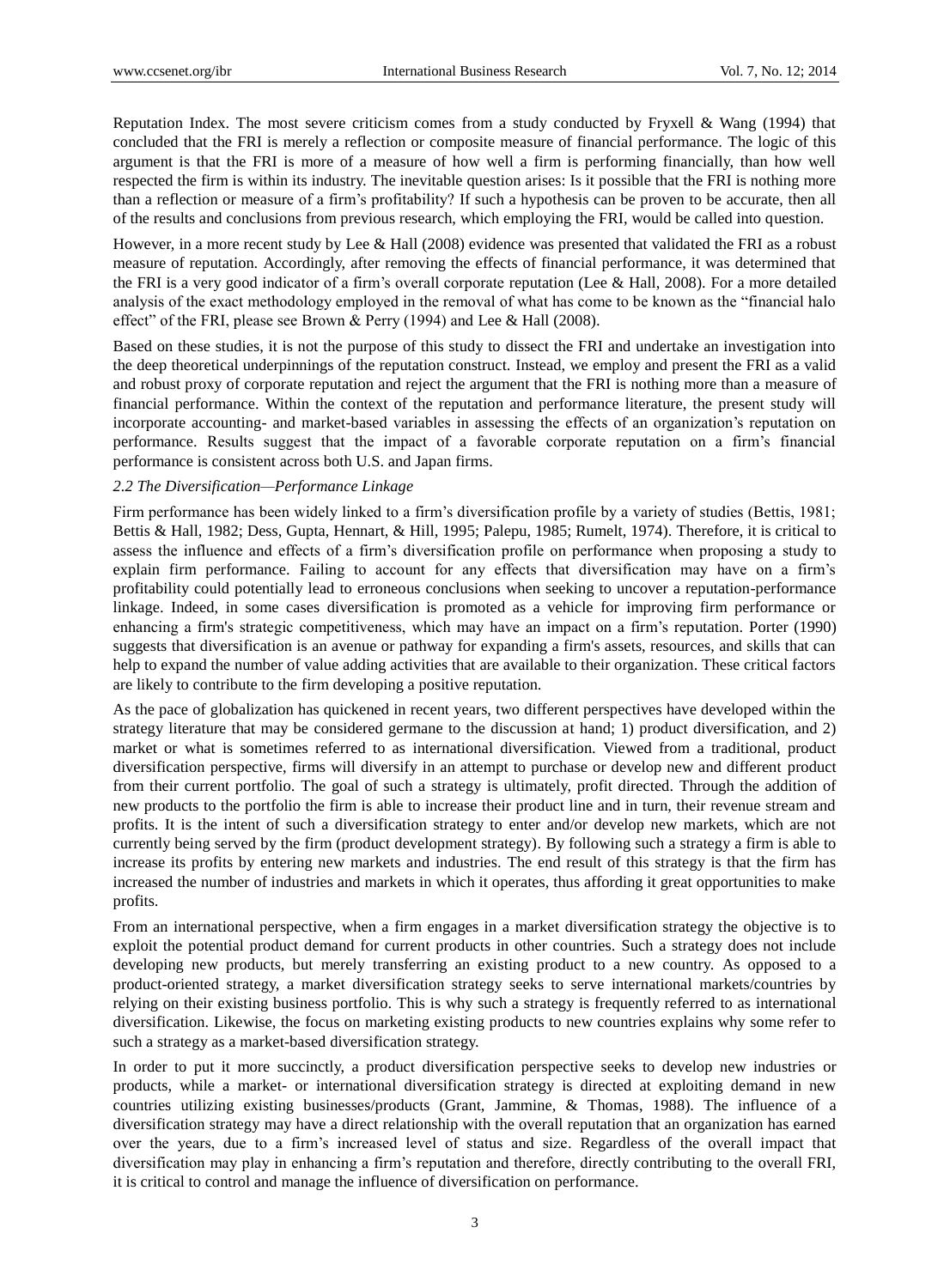## **3. Hypotheses**

Based upon the preceding discussion several hypotheses present themselves concerning the relationships among the variables of CEO compensation, corporate reputation, and CEO personal characteristics, as well as controlling for industry, career path, and financial performance effects. Given the current state of research on the topics covered in this study, the following hypotheses present themselves:

- H1: Corporate reputation will be positively related with firm performance after controlling for diversification and other strategic variables.
- H1a: Corporate reputation for U.S. firms will be positively related with firm performance after controlling for diversification and other strategic variables.
- $H_{1b}$ : Corporate reputation for Japanese firms will be positively related with firm performance after controlling for diversification and other strategic variables.
- H2: For both U.S. and Japanese firms, product diversification will be negatively related with firm performance after controlling for other strategic variables.
- H3: For both U.S. and Japanese firms, international diversification will be positively related with firm performance after controlling for other strategic variables.

#### **4. Methodology**

#### *4.1 Sample*

The primary data source for the sample being used in this study was the "World's Most Admired Companies" published by *Fortune* magazine for the years 2007–2011. The *Fortune* 2007 issue served as the focal point and set the initial parameters for the initial sample (a total of 354 firms were listed). After looking at a statistical breakdown by country of the firms listed on the "World's Most Admired Companies" over the five-year period to be studied, it was decided to focus on a comparative study of only two countries, the U.S. (103 firms) and Japan (72 firms). The small sample sizes for the other countries disqualified them from inclusion in the study.

A total of 175 firms from the U.S. and Japan met all of the criteria to be included in the sample. Financial information for each firm was derived from *Compact Disclosure* (U.S. firms), *Worldscope* (Japanese firms) and *The Directory of Multinationals* (Stockton Press). In order to insure that the data were not unduly impacted by disruptions from a single year, a five-year average was used to provide a more longitudinal assessment of the variables being studied. A multi-year measure of the variables was believed to provide a more dynamic and robust evaluation of the reputation/performance linkage.

To allow for adjustments in a firm's overall diversification footprint or other factors that might have an effect on a firm's reputation it is argued that a five-year timeframe would allow for any necessary corrections to be reflected in a firm's financial statements. Utilizing a longer timeframe than most studies allows for changes and adjustments to a firm's strategy to be incorporated into the organization and subsequently, reflected in an organization's reputation and financial performance (Keats, 1990). The use of averages afforded the opportunity to avoid confounding and misleading issues related to one-time events that can unduly influence the statistical results. To maintain the comparability of the database used in the study a decision was made to only include firms with complete data across all the variables in the study. Although such a rigid rule limited the overall sample size, it was decided that the advantages of having complete data on all companies in the study would bolster the overall strength of the research study.

#### *4.2 Measurement of Variables*

In an attempt to strengthen the impact of the current study, a variety of variables were selected and included based on prior research studies on corporate reputation and diversification. In an attempt to provide a thorough investigation on the subject of reputation, the following variables and their corresponding measures were chosen to operationalize the variables being investigated.

## 4.2.1 Performance Measures

Identified as the performance measure of choice among strategy scholars, the accounting-based variables for firm performance have been widely recognized as an essential to studies on diversification. Based on previous studies the following four measures of performance were adopted: return on assets (ROA), return on sales (ROS), return on equity (ROE) (Delios & Beamish, 1999; Geringer, Beamish, & da Costa, 1989; Geringer, Tallman, & Olsen, 2000; Kim, Whang, & Burgers, 1989; Tallman & Li, 1996), and Tobin's Q (Amit & Livnat, 1988).

Measuring financial performance from an accounting perspective was accomplished in the following manner: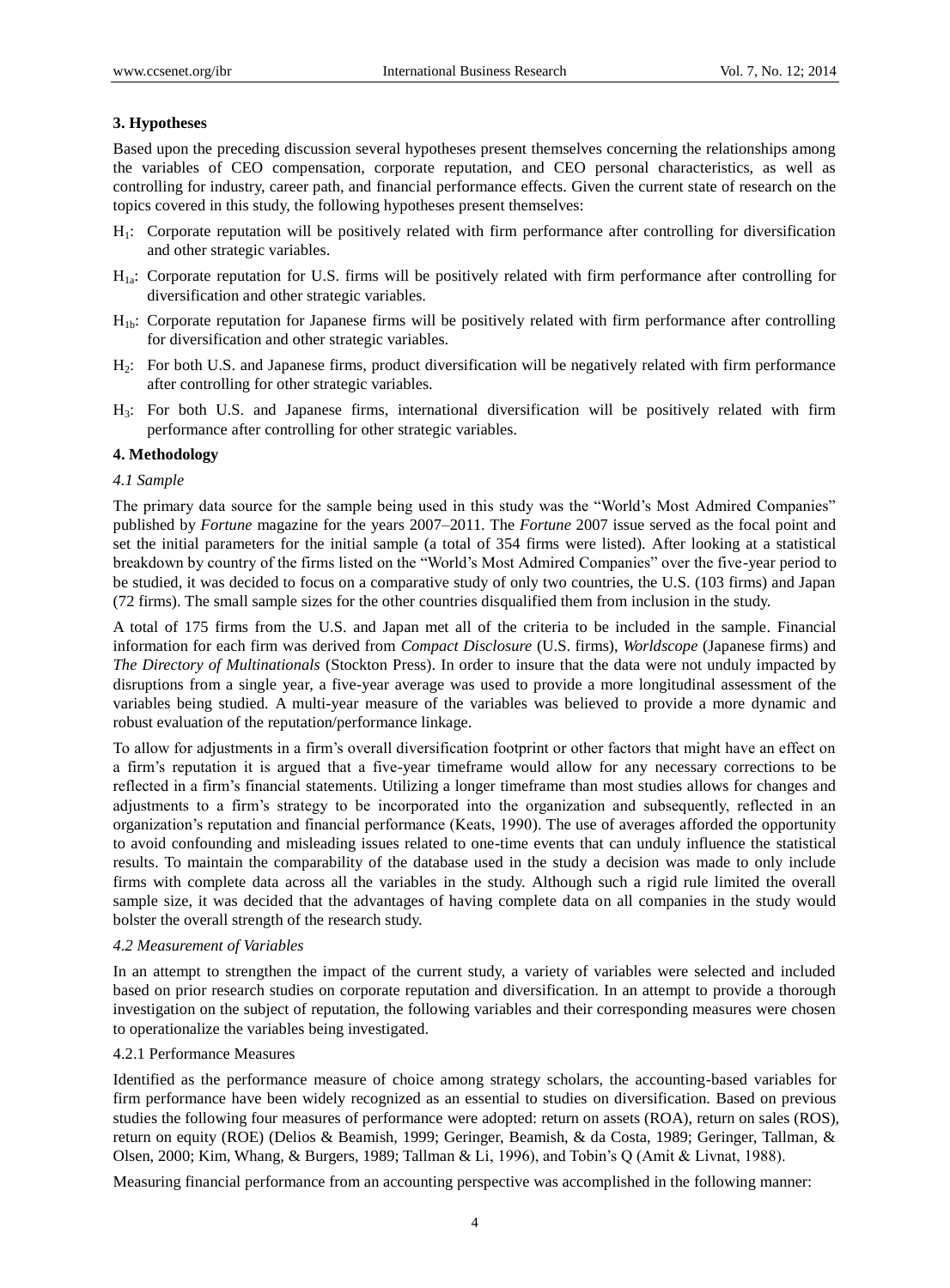*ROA = (Profit After-Tax)/(Assets) ROE = (Profit After-Tax)/(Common Stockholder's Equity) ROS = (Profit After-Tax)/(Sales)*

In an attempt to more fully assess a firm's performance a market-based measure was also utilized. Tobin's Q is frequently employed as a future-oriented measure of firm performance (Finkelstein & Boyd, 1998; Lu & Beamish, 2004; Miller, 2004). It has been argued by some (Amit & Livnat, 1988) that Tobin's Q is a reflection of investors' expectations and the performance possibilities of an organization in the future. Therefore, Tobin's Q represents a different perspective than the historical view of accounting-based measures. For the purposes of this study, Tobin's Q was calculated in the following manner:

*Tobin's Q = (Market Value of Equity + Liquidating Value of Preferred Stock +Value of Total Debt)/Total Assets*

### 4.2.2 Product Diversification

Although a firm's level of diversification can be operationalized in a variety of ways, one of the most frequently utilized indices of diversification is what is commonly referred to as the Herfindahl index. Research studies have suggested that the Herfindahl index is a useful measure of a firm's level of diversification that stands up to the rigors of tests for reliability and validity. Inn simple terms, the Herfindahl index is an assessment of the ratio of business segment sales to overall company sales. The Herfindahl index was used to assess the depth of product diversification (HPDVSF) by a firm and was calculated using the following formula:

$$
HPDVSF = 1 - \Sigma S_j^2
$$

where:

 $S_i$  = the proportion of firm sales reported in business segment  $\bar{j}$ 

greater than zero indicate increasing levels of product diversification. A score of zero on the Herfindahl index reflects a firm that is engaged in a single business segment. Values

## 4.2.3 Market Diversification

Market-based or international diversification was a reflection of firm sales obtained from doing business in overseas markets (i.e., export activity). Market or international diversification (MKDVSF) was measured using sales obtained from foreign operations and exports (Geringer et al., 1989; Grant et al., 1988; Rugman, 1994; Wolf, 1975), and was measured as:

$$
MKDVSF = FS_i \; / \; TS_i
$$

*i*

where:

*i*  $FS_i$  = sales/export volume of foreign trade in year i;

 $TS_i$  = sales of the firm in year i.

The index used to assess market diversification measures increasing levels of foreign trade. Therefore, firms reporting higher levels of market diversification, as reflected in their index scores, are considered to be more engaged in international trade and exports than other firms.

#### 4.2.4 Strategic Resource Variables

It is widely conceded that a variety of variables can have a profound impact on a firm's overall performance. Based on this commonly accepted premise, a number of variables were identified to be included in the study as control variables (Bergh, 1995; Chatterjee & Wernerfelt, 1991; Lang & Stulz, 1994; Tallman & Li, 1996). After a thorough review of previous studies, the following strategic variables were identified as relevant and pertinent to the subject at hand: R & D (Amit & Livnat, 1988; Lang & Stulz, 1994), financial leverage (DEBT, Grant et al., 1989; Hoskisson, Hitt, Johnson & Moesel, 1993), firm size, and liquidity. A simple averaging technique was used in operationalizing these variables over the five-year period of the study:

#### R&D= R&D Expenditures/Sales

DEBT leverage = Book Value of Debt/Shareholders' Equity

 $SIZE = Ln (Sales)$ 

LIQUIDITY (current ratio) = Current Assets/Current Liabilities

### *4.3 Statistical Methods*

To order to understand the relationship between a firm's reputation, level of diversification, and financial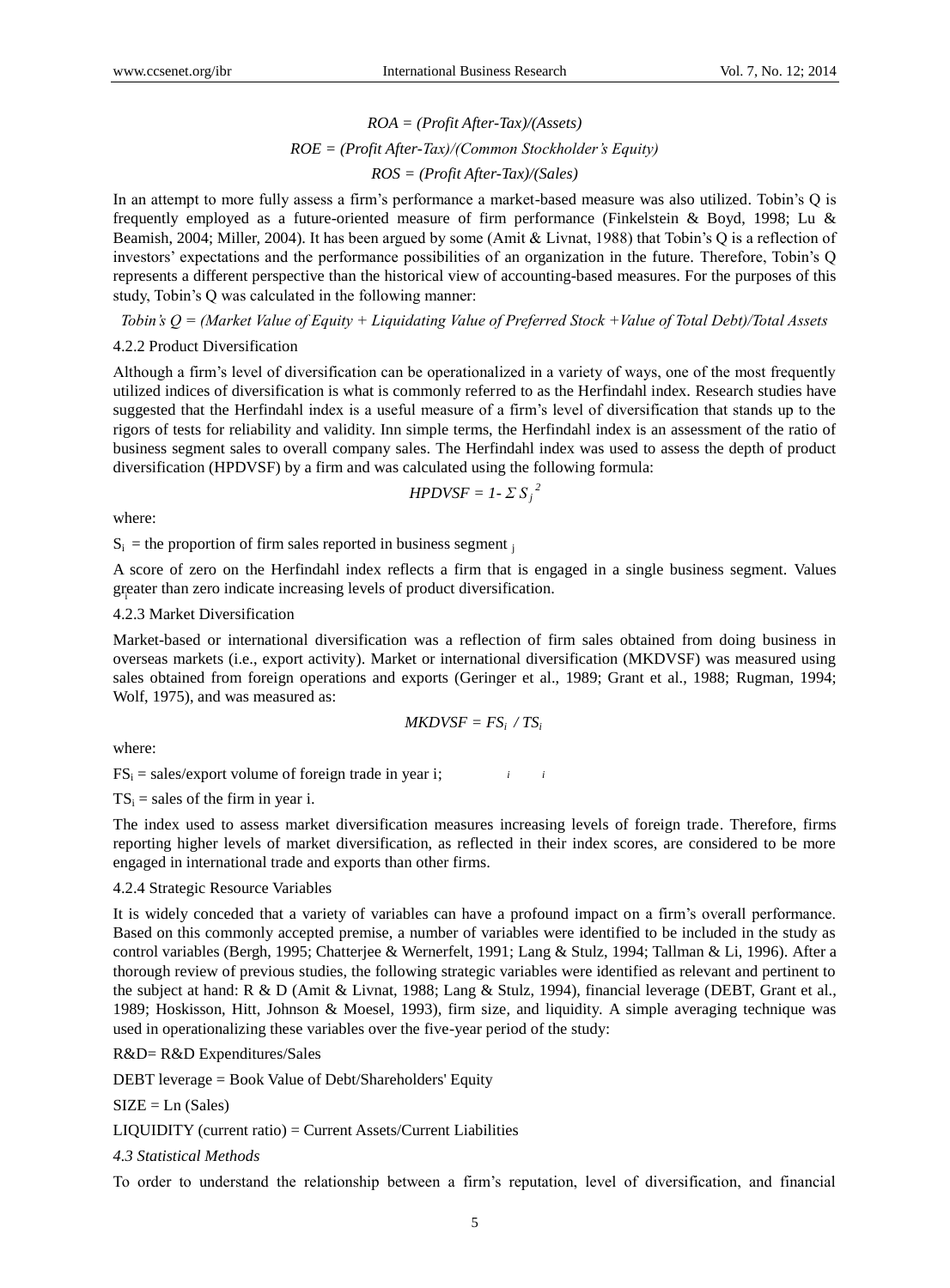performance, a series of hierarchical regressions were employed to investigate the hypotheses previously outlined. The following model was used in testing the hypotheses.

Performance = Stage 1: Country (dummy variables)

Firm size R&D intensity Debt leverage Liquidity current ratio Stage 2: Product Diversification Market Diversification Stage 3: Corporate reputation

It should be explicitly noted that issues of causality, while of great interest to academics and practitioners, was not one of the objectives of the study.

#### **5. Results and Discussion**

#### *5.1 Descriptive Statistics and Intercorrelations*

A list of descriptive statistics and intercorrelations for the variables included in the study can be found in Table 1. Of the seven independent variables used in the study, which included one measure of corporate reputation, product- and market-based diversification, R&D, leverage, firm size, and liquidity, only the liquidity variable did not show a significant correlation with any of the measures of performance. Such strong relationships among the variables included in the study seem to indicate that the variables that were included were good predictors of firm performance.

| Variables                            |       | Mean St.Dev. 1 |             | 2                         | 3      | $\overline{4}$                              | 5      | 6           | 7                                            | 8      | 9           | 10  | 11                                  | 12  | 13      | 14 |
|--------------------------------------|-------|----------------|-------------|---------------------------|--------|---------------------------------------------|--------|-------------|----------------------------------------------|--------|-------------|-----|-------------------------------------|-----|---------|----|
| 1. USA (Dummy)                       | .449  | .499           |             |                           |        |                                             |        |             |                                              |        |             |     |                                     |     |         |    |
| 2. JAPAN (Dummy)                     | .316  | .466           | $-62***$    |                           |        |                                             |        |             |                                              |        |             |     |                                     |     |         |    |
| 3. EEC (Dummy)                       | .238  | .427           |             | $-50***-37***$            |        |                                             |        |             |                                              |        |             |     |                                     |     |         |    |
| 4. Average ROA                       | .092  | .087           |             | $.43***-.44***-.02$       |        |                                             |        |             |                                              |        |             |     |                                     |     |         |    |
| 5. Average ROE                       | .279  | .312           |             | $.35***-.39***.02$        |        | $.71***$                                    |        |             |                                              |        |             |     |                                     |     |         |    |
| 6. Average ROS                       | .097  | .109           |             | $.37***$ $-.39***$ $-.01$ |        | $.84***$ 54***                              |        |             |                                              |        |             |     |                                     |     |         |    |
| 7. Tobin's Q                         | 1.853 | 2.024          |             | $.25***-.23***-.05$       |        | $.67***$ $.37***$ $.54***$                  |        |             |                                              |        |             |     |                                     |     |         |    |
| 8. Firm Size: Ln (Sales) 16.848 .858 |       |                | .02         | .03                       | $-.05$ | $.28***$ $.15*$                             |        | 27*** 22*** |                                              |        |             |     |                                     |     |         |    |
| 9. DIVSF - Market                    | 1.023 | .421           | $-31***.05$ |                           |        | $.32***$ $.26***$ $.23***$ $.23***$ $.18**$ |        |             |                                              | $19**$ |             |     |                                     |     |         |    |
| 10. DIVSF - Product                  | .958  | .467           | $-12+$      | $-.02$                    | $.16*$ | $-.06$                                      | $-.05$ | .05         | $-.09$                                       | $-.07$ | $.14*$      |     |                                     |     |         |    |
| 11. R&D Intensity                    | 3.993 | 3.876          | $.14*$      | $-.09$                    | $-.07$ |                                             |        |             | $.57***$ $.25***$ $.54***$ $.63***$ $.18***$ |        | $.30***.04$ |     |                                     |     |         |    |
| 13. Debt Leverage                    | .367  | .232           | $-.08$      | $.20**$                   | $-12+$ | $-43***.00$                                 |        |             | $-35***-38***-15*$                           |        | $-.17*$     | .07 | $-35*** - 20**$                     |     |         |    |
| 14. Current Ratio                    |       | 32.358 69.178  | .10         | $-.05$                    | $-.06$ | $.24***$ .07                                |        | $.18**$     | .01                                          | .04    | .04         | .05 | $.16*$                              | .03 | $-.13*$ |    |
| 15. Reputation Index                 | 5.697 | 1.184          |             | $.24***-.28***.03$        |        |                                             |        |             | $41***$ 29*** 34*** 35*** 29*** 14*          |        |             |     | $-18***$ .25*** .26*** -.28*** -.02 |     |         |    |

Table 1. Mean, standard deviation, and correlation: USA, JAPAN, & EEC<sup>a</sup>

 ${}^{a}n= 230; + P<0.1; * P<0.05; ** P<0.01; ** P<0.001.$ 

Corporate reputation was highly correlated with all four measures of firm performance, suggesting that corporate reputation measures have a strong financial foundation. However, this does not mean that all of the variance reflected in firm performance was explained by a firm's reputation. Nevertheless, results suggest that corporate reputation was positively correlated with accounting- and market-based measures of performance, while firm reputation was negatively correlated with Japanese firms.

Firm profitability was also positively associated with firm size, market- and product diversification, and debt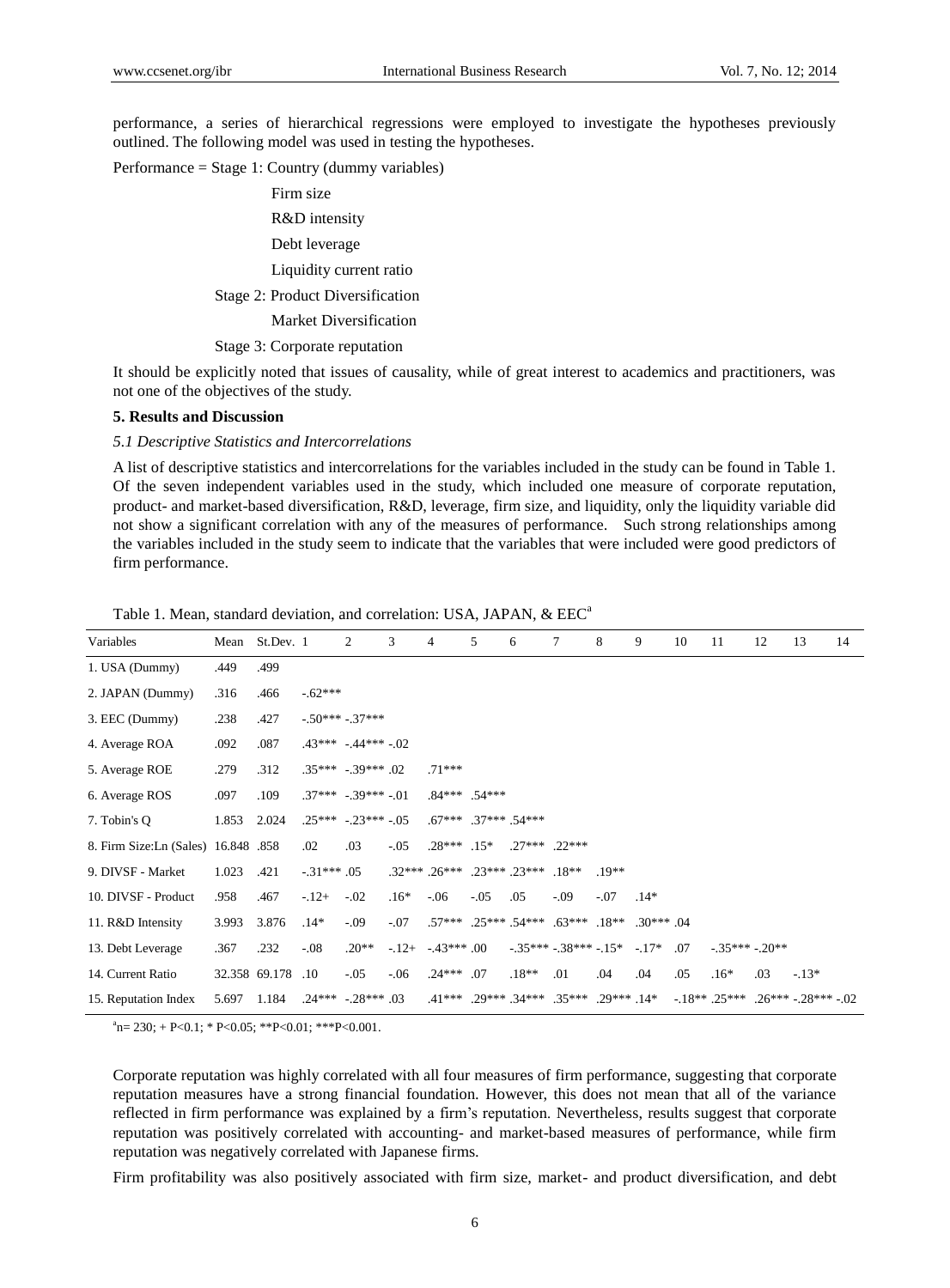leverage and negatively associated with R&D. Although it was interesting that R&D was negatively correlated with a firm performance, it may be explained by the direct relationship between R&D expenditures and the bottom line of firm performance. It may be argued that a firm's reputation is more closely associated with a firm's ability to bring new products to market (what the FRI refers to as innovativeness) and not the mere activity that is reflected by R&D expenditures.

Surprisingly, neither market- or product-based diversification was significantly related to either U.S. or Japanese firms. Both market- and product-based diversification were positively correlated with all measures of performance, suggesting that diversification type may not be integral in determining performance.

## *5.2 Results of Regression Analysis*

The aggregate sample (both U.S. and Japanese firms) was tested using techniques of hierarchical regression. Subsequent to that, two separate samples were utilized to look for country-specific differences. Results from the regression analyses can be found in Tables 2a, 2b, and 3. All the estimated regression models reached significant  $(p < .001)$ , suggesting that the models that were estimated were useful in explaining performance differences among the samples.

|                             |                       | Return on Assets      |                        | Return on Sales |                                  |                                 |                        | Return on Equity       |                        | Tobin's Q                  |                         |                                  |  |
|-----------------------------|-----------------------|-----------------------|------------------------|-----------------|----------------------------------|---------------------------------|------------------------|------------------------|------------------------|----------------------------|-------------------------|----------------------------------|--|
|                             | Step 1                | Step 2                | Step 3                 | Step 1          | Step 2                           | Step 3                          | Step 1                 | Step 2                 | Step 3                 | Step 1                     | Step 2                  | Step 3                           |  |
| Constant                    | $-0.383$ <sup>*</sup> | $-0.351$ <sup>*</sup> | $-0.331$ <sup>*</sup>  | $-0.692***$     | $\textbf{-0.637}^{\ast\ast\ast}$ | $-0.608***$                     | $-1.081$ <sup>*</sup>  | $-1.097$ <sup>*</sup>  | $-1.051$ <sup>*</sup>  | $\textbf{-10.48}^{***}$    | $\textbf{-10.85}^{***}$ | $\textbf{-11.21}^{\ast\ast\ast}$ |  |
|                             | (.152)                | (.148)                | (.143)                 | (.167)          | (.171)                           | (.162)                          | (.489)                 | (.483)                 | (.523)                 | (3.12)                     | (3.13)                  | (3.03)                           |  |
| Firm Size-Ln(Sale)          | $0.029***$            | $0.026$ **            | $0.016^{*}$            | $0.052^{***}$   | $0.049***$                       | $0.037^{\ast\ast\ast}$          | 0.073                  | $0.068^*$              | $0.078^{*}$            | $1.032\sp{*}{^\ast\sp{*}}$ | $0.966^{***}$           | $0.708^{\ast\ast\ast}$           |  |
|                             | (.001)                | (.009)                | (.007)                 | (.011)          | (.012)                           | (.010)                          | (.034)                 | (.032)                 | (.034)                 | (.252)                     | (.251)                  | (.256)                           |  |
| R&D Intensity               | $0.008***$            | $0.006***$            | $0.006***$             | $0.009^{***}\,$ | $0.013^\ast{}^{\ast}{}^{\ast}$   | $0.01***$                       | $0.029^{\ast\ast\ast}$ | $0.017$ *              | $0.016^{*}$            | $0.324^{\ast\ast\ast}$     | $0.334***$              | $0.317^{\ast\ast\ast}$           |  |
|                             | (.002)                | (.002)                | (.002)                 | (.002)          | (.002)                           | (.002)                          | (.007)                 | (.007)                 | (.007)                 | (.050)                     | (.057)                  | (.055)                           |  |
| Debt Leverage               | $-0.037$              | $-0.055$ <sup>*</sup> | $-0.053+$              | $-0.046$        | $-0.035$                         | $-0.025$                        | $-0.416**$             | $-0.392**$             | $-0.409$ <sup>**</sup> | $-1.481$                   | $-1.344$                | $-1.122$                         |  |
|                             | (.031)                | (.028)                | (.028)                 | (.041)          | (.041)                           | (.039)                          | (.136)                 | (.138)                 | (.137)                 | (1.01)                     | (1.02)                  | (.976)                           |  |
| <b>Current Ratio</b>        | 0.002                 | $0.003^{+}$           | $0.002*$               | 0.002           | 0.001                            | 0.001                           | 0.001                  | 0.001                  | 0.001                  | $0.002*$                   | $0.003***$              | $0.003***$                       |  |
|                             | (.001)                | (.003)                | (.003)                 | (.003)          | (.002)                           | (.001)                          | (.002)                 | (.001)                 | (.001)                 | (.002)                     | (.001)                  | (.001)                           |  |
| Market Diversification      |                       | $0.072***$            | $0.066$ **             |                 | $0.032***$                       | $0.308^{\ast\ast\ast}$          |                        | $0.313***$             | $0.298^{\ast\ast}$     |                            | 0.387                   | $0.435***$                       |  |
|                             |                       | (.024)                | (.023)                 |                 | (.086)                           | (.008)                          |                        | (.087)                 | (.087)                 |                            | $(.197)^*$              | $(.186)$ <sup>*</sup>            |  |
| Product Diversification     |                       | $-0.025$              | $-0.013$               |                 | $-0.025$                         | $-0.009$                        |                        | $-0.032$               | 0.002                  |                            | $-0.354$                | $-0.298$                         |  |
|                             |                       | (.015)                | (.015)                 |                 | (.017)                           | (.017)                          |                        | (.048)                 | (.057)                 |                            | (.275)                  | (0213)                           |  |
| <b>Corporate Reputation</b> |                       |                       | $0.021^{\ast\ast}$     |                 |                                  | 0.027                           |                        |                        | $0.051$ <sup>*</sup>   |                            |                         | 0.397                            |  |
|                             |                       |                       | (.007)                 |                 |                                  | $(.008)\rule{0pt}{1.1ex}^{***}$ |                        |                        | (.027)                 |                            |                         | $(.234)$ **                      |  |
| Model $R^2$                 | 0.379                 | 0.457                 | 0.462                  | 0.306           | 0.322                            | 0.384                           | 0.302                  | 0.387                  | 0.409                  | 0.406                      | 0.422                   | 0.484                            |  |
| Adjusted $R^2$              | 0.357                 | 0.432                 | 0.435                  | 0.275           | 0.279                            | 0.339                           | 0.263                  | 0.342                  | 0.358                  | 0.375                      | 0.379                   | 0.439                            |  |
| Model F-Ratio               | $26.394***$           | $25.73***$            | $22.57^{\ast\ast\ast}$ | $13.141***$     | $9.818^{\ast\ast\ast}$           | $\textbf{10.89}^{\ast\ast\ast}$ | $8.21^{\ast\ast\ast}$  | $8.487^{\ast\ast\ast}$ | $\textbf{8.047}^{***}$ | $13.14***$                 | $9.818^{\ast\ast\ast}$  | $\boldsymbol{10.89}^{***}$       |  |
| Change in $\mathbb{R}^2$    |                       | 0.078                 | 0.005                  |                 | 0.016                            | 0.061                           |                        | 0.085                  | 0.022                  |                            | 0.016                   | 0.061                            |  |
| F-ratio for Change in       |                       |                       |                        |                 |                                  |                                 |                        |                        |                        |                            |                         |                                  |  |
| $R^2$                       | 26.394                | 10.72                 | 0.813                  | 13.141          | 1.302                            | 11.03                           | 8.211                  | 6.731                  | 3.431                  | 13.14                      | 1.302                   | 11.03                            |  |

Table 2a. Results of the Hierarchical regression analysis estimating firm performance: USA<sup>a</sup>

 $a<sup>a</sup>n = 103$ . Unstandardized regression coefficients are shown and Standard errors are in parantheses.

 $+ P < 0.1$ ; \*  $P < 0.05$ ; \* \*  $P < 0.01$ ; \* \* \*  $P < 0.001$ .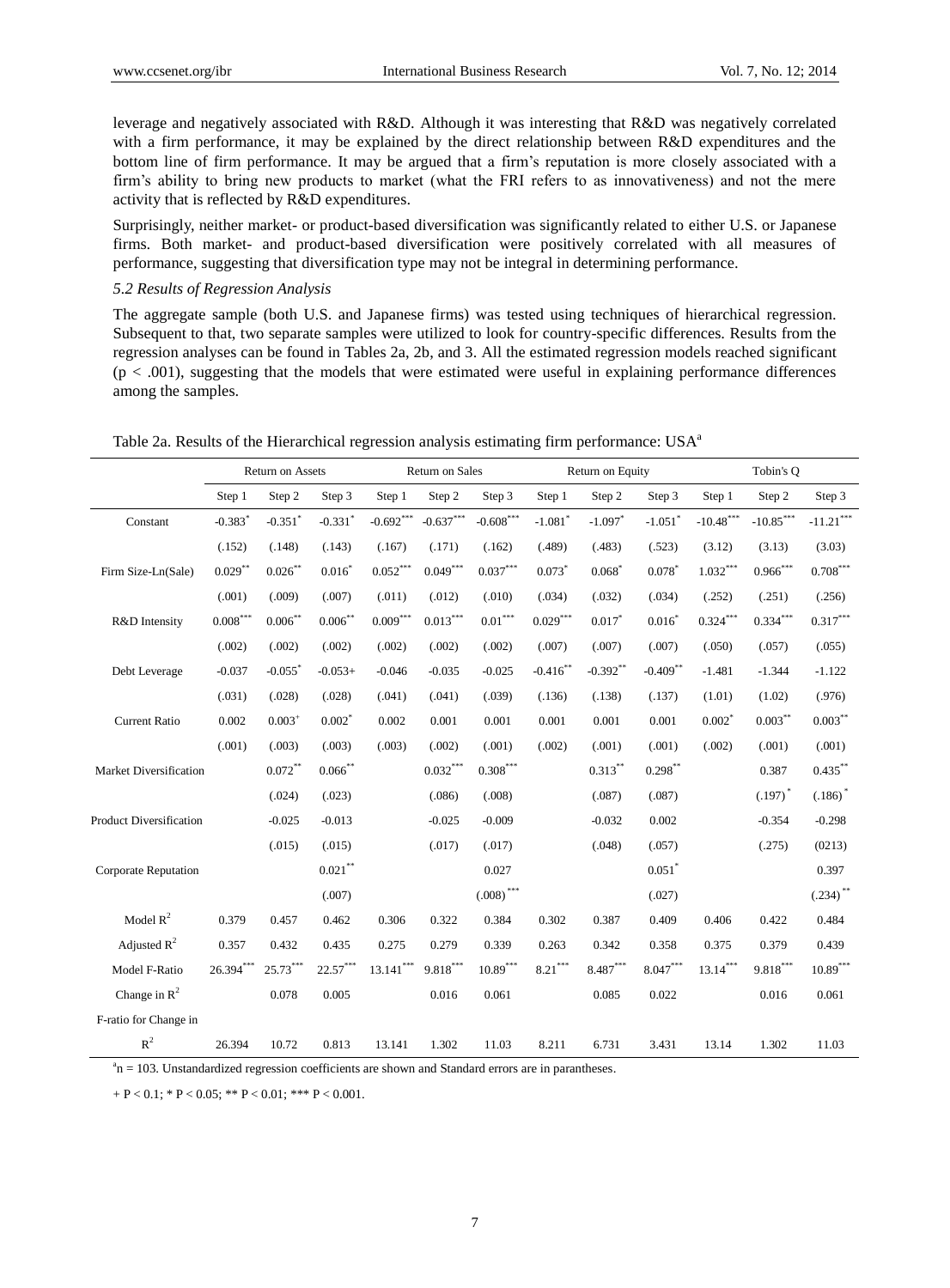|                                      |             | Return on Assets |            |           | Return on Sales |            |           | Return on Equity | Tobin's Q  |           |           |            |
|--------------------------------------|-------------|------------------|------------|-----------|-----------------|------------|-----------|------------------|------------|-----------|-----------|------------|
|                                      | Step 1      | Step 2           | Step 3     | Step 1    | Step 2          | Step 3     | Step 1    | Step 2           | Step 3     | Step 1    | Step 2    | Step 3     |
| Constant                             | $-0.289*$   | $-0.286*$        | $-0.258**$ | $-0.332*$ | $-0.374*$       | $-0.307*$  | $-0.539*$ | $-0.528*$        | $-0.566*$  | $-0.563*$ | $-0.456*$ | $-0.458*$  |
|                                      | (.123)      | (.123)           | (.122)     | (.152)    | (.179)          | (.170)     | (.301)    | (.304)           | (.307)     | (.263)    | (.175)    | (.176)     |
| Firm Size-Ln(Sale)                   | $0.023**$   | $0.022**$        | $0.018*$   | $0.024*$  | $0.028**$       | $0.029**$  | $0.037*$  | $0.035*$         | $0.047*$   | $0.321*$  | $0.287*$  | $0.085**$  |
|                                      | (.007)      | (.008)           | (.008)     | (.010)    | (.011)          | (.012)     | (.018)    | (.014)           | (.022)     | (.157)    | (.144)    | (.032)     |
| R&D Intensity                        | $-0.004$    | $-0.004$         | $-0.004$   | $0.103**$ | $0.032*$        | $0.032*$   | 0.001     | $0.032*$         | $0.031*$   | $0.129**$ | $0.131**$ | $0.132**$  |
|                                      | (.002)      | (.003)           | (.003)     | (.041)    | (.015)          | (.014)     | (.002)    | (.015)           | (.015)     | (.048)    | (.046)    | (.049)     |
| Debt Leverage                        | $-0.111***$ | $-0.085**$       | $-0.061*$  | $-0.255$  | $-0.241$        | $-0.045$   | $0.121*$  | $0.173*$         | $0.133*$   | $-0.423$  | $-0.401$  | $-0.308$   |
|                                      | (.023)      | (.028)           | (.031)     | (.162)    | (.161)          | (.043)     | (.054)    | (.070)           | (.057)     | (.493)    | (.326)    | (.345)     |
| <b>Current Ratio</b>                 | 0.001       | 0.002            | 0.001      | 0.001     | 0.001           | 0.001      | 0.001     | 0.002            | 0.001      | $0.007*$  | $0.006*$  | $0.007*$   |
|                                      | (.001)      | (.001)           | (.001)     | (.001)    | (.001)          | (.002)     | (.001)    | (.001)           | (.001)     | (.003)    | (.003)    | (.003)     |
| Market Diversification               |             | $0.062***$       | $0.063***$ |           | $0.313***$      | $0.346***$ |           | $0.313***$       | $0.346***$ |           | $0.423*$  | 0.389*     |
|                                      |             | (.011)           | (.012)     |           | (.083)          | (.018)     |           | (.083)           | (.030)     |           | (.272)    | (.286)     |
| <b>Product Diversification</b>       |             | $-0.023*$        | $-0.019$   |           | $-0.026$        | $-0.016$   |           | $-0.523$         | $-0.053$   |           | $0.155*$  | 0.176      |
|                                      |             | (.012)           | (.012)     |           | (.018)          | (.017)     |           | (.030)           | (.031)     |           | (.070)    | $(.073)$ * |
| Corporate Reputation                 |             |                  | $0.016*$   |           |                 | $0.037**$  |           |                  | $0.065**$  |           |           | $0.062*$   |
|                                      |             |                  | (.008)     |           |                 | (.012)     |           |                  | (0.27)     |           |           | (.027)     |
| Model R <sub>2</sub>                 | 0.316       | 0.347            | 0.351      | 0.324     | 0.338           | 0.388      | 0.302     | 0.387            | 0.409      | 0.408     | 0.449     | 0.451      |
| Adjusted R2                          | 0.284       | 0.316            | 0.316      | 0.292     | 0.294           | 0.304      | 0.263     | 0.342            | 0.358      | 0.367     | 0.395     | 0.387      |
| Model F-Ratio                        | 19.255***   | 20.47***         | $21.51***$ | 19.896*** | 14.605***       | 15.68***   | 8.211***  | 8.487***         | 8.047***   | 12.39***  | $10.1***$ | $8.721***$ |
| Change in R2                         |             | 0.131            | 0.004      |           | 0.016           | 0.051      |           | 0.089            | 0.022      |           | 0.041     | 0.001      |
| F-ratio for Change in $\mathbb{R}^2$ | 19.255      | 15.01            | 0.955      | 19.896    | 1.142           | 9.036      | 8.211     | 6.731            | 3.43       | 12.39     | 2.657     | 0.133      |

# Table 2b. Results of the Hierarchical regression analysis estimating firm performance: Japan<sup>a</sup>

 $a<sup>a</sup>n = 72$ . Unstandardized regression coefficients are shown and Standard errors are in parantheses.

 $+ P < 0.1$ ; \*  $P < 0.05$ ; \*\*  $P < 0.01$ ; \*\*\*  $P < 0.001$ .

# Table 2c. Results of the Hierarchical regression analysis estimating firm performance: EEC<sup>a</sup>

|                                | Return on Assets |             |             |             | Return on Sales |             |             | Return on Equity |             |             | Tobin's O    |             |  |  |
|--------------------------------|------------------|-------------|-------------|-------------|-----------------|-------------|-------------|------------------|-------------|-------------|--------------|-------------|--|--|
|                                | Step 1           | Step 2      | Step 3      | Step 1      | Step 2          | Step 3      | Step 1      | Step 2           | Step 3      | Step 1      | Step 2       | Step 3      |  |  |
| Constant                       | $-0.794***$      | $-0.773***$ | $-0.773***$ | $-1.169***$ | $-1.136***$     | $-1.035***$ | $-2.281***$ | $-2.206***$      | $-2.158***$ | $-6.523***$ | $-5.915**$   | $-6.423***$ |  |  |
|                                | (.149)           | (.137)      | (.140)      | (.277)      | (.258)          | (.248)      | (.620)      | (.574)           | (.578)      | (2.08)      | $(2.31)$ *** | (.237)      |  |  |
| Firm Size-Ln(Sale)             | $0.053***$       | $0.048***$  | $0.048***$  | $0.074***$  | $0.065***$      | $0.048**$   | $0.158***$  | $0.134***$       | $0.126**$   | $0.759***$  | $0.426***$   | $0.536***$  |  |  |
|                                | (.009)           | (.008)      | (.009)      | (.017)      | (.016)          | (.017)      | (.037)      | (.035)           | (.039)      | (.175)      | (.147)       | (.168)      |  |  |
| R&D Intensity                  | $0.005*$         | $0.006**$   | $0.006**$   | $0.021**$   | $0.023*$        | $0.019*$    | $0.015*$    | $0.023*$         | $0.019*$    | $0.115**$   | $0.178***$   | $0.113**$   |  |  |
|                                | (.002)           | (.002)      | (.000)      | (.007)      | (.008)          | (.008)      | (.007)      | (.007)           | (.008)      | (.043)      | (.035)       | (.039)      |  |  |
| Debt Leverage                  | $-0.024$         | $-0.032$    | $-0.031$    | 0.045       | 0.034           | 0.051       | $-0.497*$   | $-0.019$         | $-0.011$    | $-0.742$    | $-0.945$     | $-0.756$    |  |  |
|                                | (.040)           | (.036)      | (.037)      | (.074)      | (.069)          | (.066)      | (.225)      | (.153)           | (.155)      | (.623)      | (.630)       | (.512)      |  |  |
| <b>Current Ratio</b>           | 0.001            | 0.001       | 0.001       | 0.001       | 0.001           | 0.001       | $-0.003$    | $-0.005$         | $-0.005$    | $0.043*$    | 0.006        | $0.049**$   |  |  |
|                                | (.001)           | (.001)      | (.001)      | (.002)      | (.002)          | (.002)      | (.004)      | (.004)           | (.003)      | (.017)      | (.018)       | (.016)      |  |  |
| Market Diversification         |                  | $0.091**$   | $0.092**$   |             | $0.153*$        | $0.058*$    |             | $0.371**$        | $0.352**$   |             | $0.456**$    | $0.513**$   |  |  |
|                                |                  | (.027)      | (.030)      |             | (.054)          | (.032)      |             | (.119)           | (.126)      |             | (.213)       | (.234)      |  |  |
| <b>Product Diversification</b> |                  | $-0.031*$   | $-0.031*$   |             | $-0.038*$       | $-0.041*$   |             | $-0.061$         | $-0.068$    |             | $-0.248**$   | $-0.231**$  |  |  |
|                                |                  | (.015)      | (.016)      |             | (.013)          | (.018)      |             | (.064)           | (.070)      |             | (.102)       | (.096)      |  |  |
| <b>Corporate Reputation</b>    |                  |             | 0.001       |             |                 | $0.036*$    |             |                  | 0.017       |             |              | $0.278**$   |  |  |
|                                |                  |             | (.008)      |             |                 | (.014)      |             |                  | (.034)      |             |              | (.102)      |  |  |
| Model R2                       | 0.239            | 0.331       | 0.332       | 0.324       | 0.338           | 0.388       | 0.338       | 0.359            | 0.362       | 0.387       | 0.413        | 0.435       |  |  |
| Adjusted R <sub>2</sub>        | 0.189            | 0.271       | 0.261       | 0.292       | 0.294           | 0.244       | 0.266       | 0.273            | 0.278       | 0.331       | 0.363        | 0.382       |  |  |
| Model F-Ratio                  | 10.759***        | 10.72***    | 9.162***    | 18.896***   | 13.605***       | 14.68***    | 4.696***    | 5.327***         | $4.612***$  | 8.717***    | $10.39***$   | 9.747***    |  |  |
| Change in R2                   |                  | 0.091       | 0.001       |             | 0.014           | 0.045       |             | 0.019            | 0.003       |             | 0.026        | 0.022       |  |  |
| F-ratio for Change in          |                  |             |             |             |                 |             |             |                  |             |             |              |             |  |  |
| $R^2$                          | 10.759           | 5.427       | 0.001       | 18.896      | 1.143           | 9.036       | 4.696       | 4.909            | 0.246       | 8.717       | 7.974        | 2.594       |  |  |

 $a<sup>a</sup>n = 55$ . Unstandardized regression coefficients are shown and Standard errors are in parantheses.

 $+ P < 0.1$ ; \*  $P < 0.05$ ; \* \*  $P < 0.01$ ; \* \* \*  $P < 0.001$ .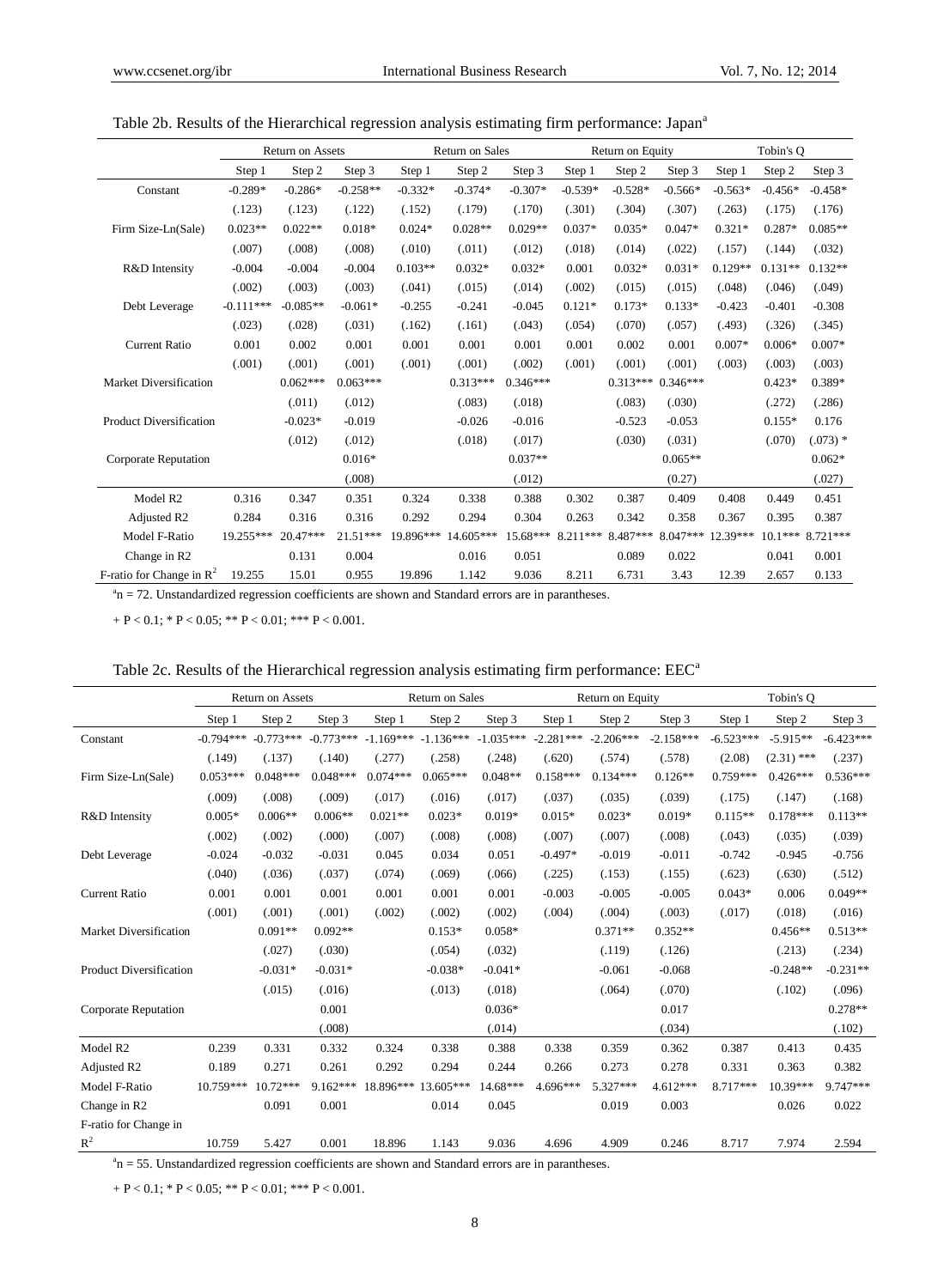|                                               |             | Return on Sales<br>Return on Assets<br>Return on Equity |             |                                                                                     |            | Tobin's Q  |                   |                                                 |             |             |            |                      |
|-----------------------------------------------|-------------|---------------------------------------------------------|-------------|-------------------------------------------------------------------------------------|------------|------------|-------------------|-------------------------------------------------|-------------|-------------|------------|----------------------|
|                                               | Step 1      | Step 2                                                  | Step 3      | Step 1                                                                              | Step 2     | Step 3     | Step 1            | Step 2                                          | Step 3      | Step 1      | Step 2     | Step 3               |
| Constant                                      |             | $-0.359***$ $-0.313***$                                 |             | $-0.305***$ $-0.667***$ $-0.638***$ $-0.599***$ $-1.517***$ $-1.315***$ $-1.252***$ |            |            |                   |                                                 |             | $-4.797**$  | $-4.367*$  | $-4.084*$            |
|                                               | (.081)      | (.076)                                                  | (.076)      | (.119)                                                                              | (.120)     | (.112)     | (.379)            | (.355)                                          | (.351)      | (1.91)      | (1.91)     | (1.89)               |
| Dummy (Japan)                                 | $-0.082***$ | $-0.096***$                                             |             | $-0.091***$ $-0.087***$                                                             |            |            |                   | $-0.090***$ $-0.064***$ $-0.320***$ $-0.387***$ | $-0.348***$ | $-1.013***$ |            | $-1.053***-0.877***$ |
|                                               | (.009)      | (.009)                                                  | (.009)      | (.013)                                                                              | (.014)     | (.013)     | (.041)            | (.040)                                          | (.042)      | (.207)      | (.216)     | (.228)               |
| Dummy (E.E.C.)                                | $-0.023*$   | $-0.040***$                                             | $-0.037***$ | $-0.052**$                                                                          | $-0.052**$ | $-0.037*$  | $-0.015$          | $-0.092+$                                       | $-0.071$    | $-0.596*$   | $-0.583*$  | $-0.485*$            |
|                                               | (.012)      | (.011)                                                  | (.011)      | (.017)                                                                              | (.018)     | (.017)     | (.054)            | (.053)                                          | (.053)      | (.272)      | (.285)     | (.286)               |
| Firm Size-Ln(Sale)                            | $0.027***$  | $0.022***$                                              | $0.019***$  | $0.047***$                                                                          | $0.046***$ | $0.031***$ | $0.104***$        | $0.079***$                                      | $0.057**$   | $0.382***$  | $0.359**$  | $0.257*$             |
|                                               | (.005)      | (.005)                                                  | (.009)      | (.007)                                                                              | (.007)     | (.007)     | (.022)            | (.021)                                          | (.023)      | (.004)      | (.114)     | (.122)               |
| R&D Intensity                                 | $0.009***$  | $0.007***$                                              | $0.007***$  | $0.006***$                                                                          | $0.006***$ | $0.005***$ | $0.019***$        | $0.011*$                                        | $0.011*$    | $0.255***$  | $0.259***$ | $0.249***$           |
|                                               | (.001)      | (.001)                                                  | (.001)      | (.002)                                                                              | (.002)     | (.002)     | (.005)            | (.005)                                          | (.005)      | (.420)      | (.026)     | (.026)               |
| Debt Leverage                                 | $-0.058***$ | $-0.046**$                                              | $-0.042**$  | $-0.043$                                                                            | $-0.035$   | $-0.015$   | 0.238*            | $0.29***$                                       | $0.321***$  | $-1.188**$  | $-1.047**$ | $-0.915*$            |
|                                               | (.018)      | (.017)                                                  | (.017)      | (.026)                                                                              | (.027)     | (.025)     | (.084)            | (.079)                                          | (.079)      | (.389)      | (.426)     | (.426)               |
| <b>Current Ratio</b>                          | $0.001**$   | $0.001**$                                               | $0.001**$   | 0.001                                                                               | 0.001      | $0.001+$   | 0.001             | 0.001                                           | 0.001       | $-0.001*$   | $-0.001*$  | $-0.001*$            |
|                                               | (.001)      | (.001)                                                  | (.001)      | (.001)                                                                              | (.001)     | (.001)     | (.001)            | (.001)                                          | (.001)      | (.000)      | (.000)     | (.000)               |
| Market Diversification                        |             | $0.064***$                                              | $0.063***$  |                                                                                     | $0.045**$  | $0.046**$  |                   | $0.298***$                                      | $0.289***$  |             | $0.256***$ | $0.216***$           |
|                                               |             | (.011)                                                  | (.011)      |                                                                                     | (.016)     | (.016)     |                   | (.051)                                          | (.050)      |             | (.056)     | (.043)               |
| <b>Product Diversification</b>                |             | $-0.006$                                                | $-0.018*$   |                                                                                     | $-0.019$   | $-0.002$   |                   | $-0.018$                                        | 0.007       |             | $-0.314**$ | $-0.203*$            |
|                                               |             | (.007)                                                  | (.009)      |                                                                                     | (.012)     | (.012)     |                   | (.036)                                          | (.037)      |             | (.135)     | (.089)               |
| Corporate Reputation                          |             |                                                         | $0.017***$  |                                                                                     |            | $0.034***$ |                   |                                                 | $0.051**$   |             |            | $0.233*$             |
|                                               |             |                                                         | (.005)      |                                                                                     |            | (.006)     |                   |                                                 | (.019)      |             |            | (.103)               |
| Model R <sub>2</sub>                          | 0.433       | 0.471                                                   | 0.489       | 0.324                                                                               | 0.342      | 0.347      | 0.331             | 0.426                                           | 0.445       | 0.328       | 0.347      | 0.358                |
| Adjusted R2                                   | 0.417       | 0.453                                                   | 0.476       | 0.278                                                                               | 0.298      | 0.302      | 0.309             | 0.401                                           | 0.419       | 0.324       | 0.328      | 0.337                |
| Model F-Ratio                                 | 29.519***   | 26.06***                                                | 25.8***     | 10.691*** 11.41***                                                                  |            | 12.35***   | 14.97***          | 17.319*** 16.79***                              |             | $20.36***$  | 21.18***   | $22.01***$           |
| Change in R2                                  |             | 0.038                                                   | 0.018       |                                                                                     | 0.018      | 0.005      |                   | 0.095                                           | 0.019       |             | 0.021      | 0.011                |
| F-ratio for Change in $R^2$ 29.52*** 8.389*** |             |                                                         | $10.77***$  | 10.691*** 2.645                                                                     |            |            | 10.71*** 14.97*** | 17.415*** 7.318**                               |             | 20.36***    | 5.215*     | 5.128*               |

Table 3. Results of the Hierarchical regression analysis estimating firm performance: USA, JAPAN, and EEC<sup>a</sup>

 $a<sup>a</sup>n = 230$ . Unstandardized regression coefficients are shown and Standard errors are in parantheses.

 $+ P < 0.1$ ; \*  $P < 0.05$ ; \* \*  $P < 0.01$ ; \* \* \*  $P < 0.001$ .

Based on an analysis of the results, a number of findings are worth highlighting. First of all, results suggest that a firm's reputation has a significant impact on its performance. Across all of the models that were tested it was determined that a favorable reputation is associated with higher levels of profitability/performance. At the very least, it is proposed that firms must recognize that corporate reputation can be a very valuable strategic resource and deserves the attention of senior executives when making strategic decisions. From a corporate management perspective the development and maintenance of a solid and highly respected corporate reputation should be a high priority on any executive's agenda. The results were consistent across all models, regardless of how performance was operationalized (either accounting- or market-based). Such a positive relationship lends credence to hypotheses  $H_1$ ,  $H_{1a}$ , and  $H_{1b}$ .

Second, the same positive effect was observed for U.S.  $(H_{1a})$  and Japanese  $(H_{1b})$  firms. The reputation-performance linkage seems to be a very robust relationship that spans across country boundaries, or at least to the two countries employed in the present study. Whether this relationship spans the globe or not will require further testing before we can claim that the performance-reputation relationship is a universal axiom. Due to the similarities in economic, political and social arenas, it may be that the U.S. and Japanese markets share more similarities than may be expected and therefore, do not really measure entirely different perspectives. Additionally, both countries are well developed industrialized nations, which also might indicate a level and degree of economic maturity that parallel one another.

Third, the level and type of diversification played a significant factor in explaining a firm's overall performance.

9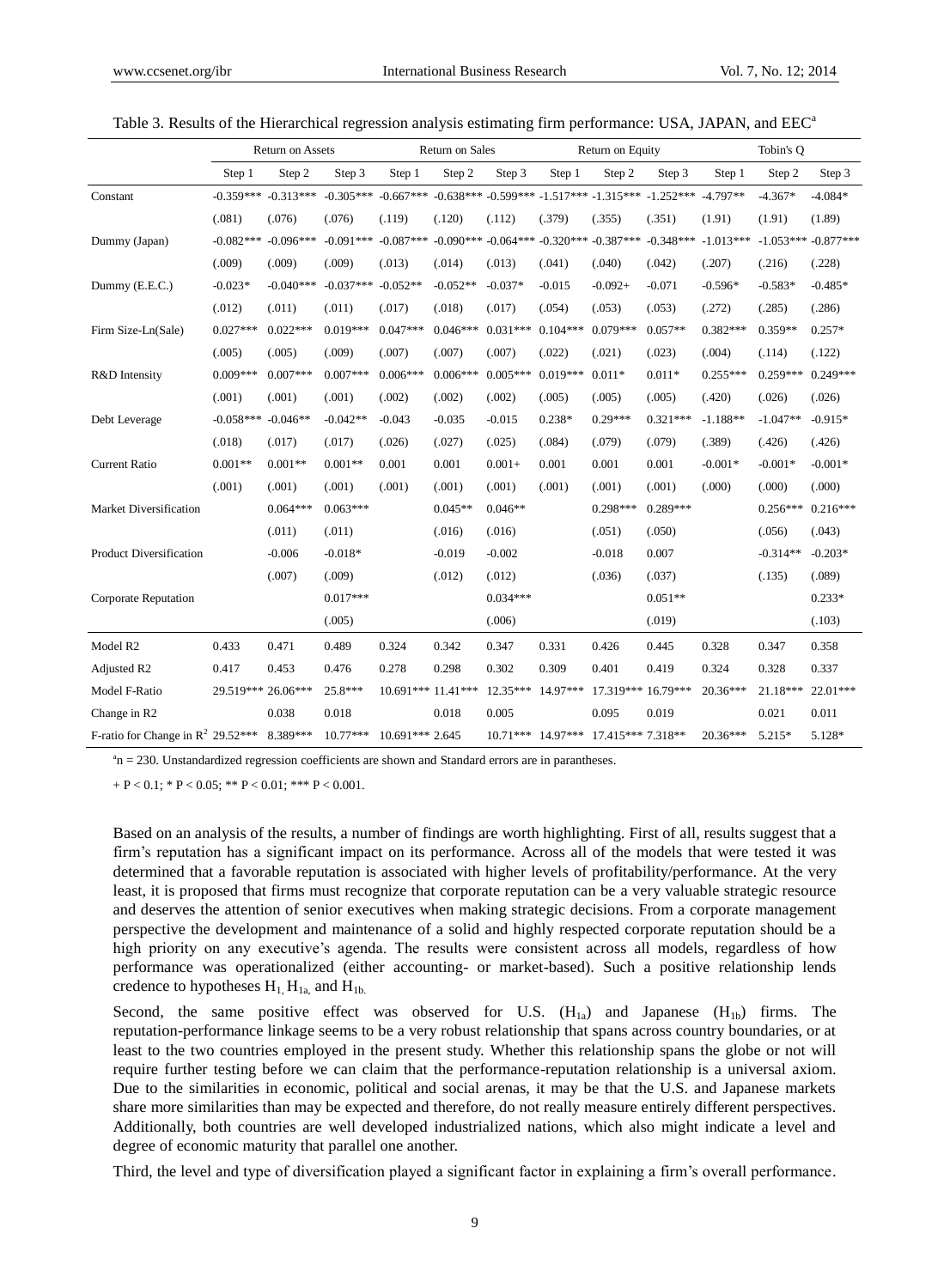However, the exact nature of the relationship was country-specific and the diversification type. For instance, overall market diversification was positively associated to firm performance for firm in the United States and Japan. When a product diversification strategy is followed, the results were mixed, with the U.S. reporting no relationships with performance and Japan reflecting a mixed relationship.

For Japanese firms, when the accounting-based measure ROA was used there was a negative correlation with performance. When measuring performance utilizing Tobin's Q (market-based measure) it was found that a product diversification strategy resulted in positive performance gains. Such a difference across performance measures may indicate the general overall positive expectations of firms that the introduction of a new product should lead to higher performance, which would be reflected by a market-based measure that is focused on future returns. On the other hand, the negative relationship reported when ROA was used may mirror the negative effects of product proliferation at the expense of other more financially beneficial options that are represented by market diversification. Market diversification strategies are considered to be more efficient in generating superior performance due to learning curve effects and efficiencies previously developed in domestic markets. Therefore, production and marketing synergies are easier to exploit in newer markets due to organizational familiarity, which may explain the consistent and positive association between market-based diversification and performance. When using the aggregate sample that combined both U.S. and Japanese firms, the conflicting results that were observed when firms engaged in product diversification may reflect or accentuate the overall negative effect of the U.S. firms, given that the sample size was more heavily weighted toward U.S. firms (nearly 60% of the firms in the sample were U.S. based firms).

Given these findings, there may be an overall preference in the financial markets for international diversification as opposed to product diversification. The increasing level of globalization within the business world provides a company with the opportunity to enter new countries with previously successful products that have been tested and improved in a domestic market. Past success with a product has a tendency to lower the overall risk associated with entering new markets. In order to minimize the risk that a firm is exposed to a firm may have a natural proclivity to pursue international diversification instead of product diversification. There may have been an unintended bias toward international diversification since the sample was comprised of firms form highly developed and industrialized countries; namely, the United States and Japan. The political, social, and economic stability that is enjoyed by these two countries may have affected the overall assessment of risk by financial markets.

Fourth, R&D intensity and firm size were overwhelmingly positive in influencing a firm's performance. The relationship between firm performance and size has been found to be consistently strong throughout the strategy literature. Results on the present study are consistent with past research. However, the connection between R&D and performance was found to be stronger for U.S. firms. Given that U.S. firms have been widely known for their use of a product innovation approach to diversification may help in explaining the strength with which U.S. firms tend to pursue a product diversification strategy. Since R&D is an inherently risky endeavor and therefore, the outcomes of product development are highly uncertain, the attraction of expanding the geographic scope of an established and successful product may expose the firm to lower levels of risk.

Regardless of the performance measured used, R&D intensity and firm performance have been consistently shown to be positively associated with each other. Unfortunately, given the research design employed in this study it was not possible to determine whether R&D leads to greater profitability or profitability leads to more R&D. Nevertheless, most research studies suggest that R&D is the catalyst that leads to higher levels of profits. Results were consistent using a variety of performance measures. The critical nature of R&D in determining a firm's current performance (as exemplified by ROA) and future-based performance (when using Tobin's Q) was strengthened by the results of the study.

Another interesting finding was uncovered regarding firm performance across countries. U.S. firms experienced an overall positive performance effect over the period being studied. However, the reverse was true for Japanese firms during the same period of time. Differing accounting standards among different countries may also have casused some conflicting results and conclusions, since the measures being used (Tobin's Q and accounting-based proxies) may not be perfectly comparable. Issues associated with varying international accounting standards have long been a point of contention among researchers. Cultural differences may also have been a contaminating factor in skewing the results, since not all countries share the small or even similar values. Differing values may result in the establishment of vastly different goals and objectives. The assumption of profit-driven goals across all countries may not be an accurate reflection of reality. For example, the use of short-term profitability measures, like ROA, may not be consistent with Japanese values. It is widely accepted that Japanese businesses prefer long-term benefits that will maximize the long-term viability of the company, as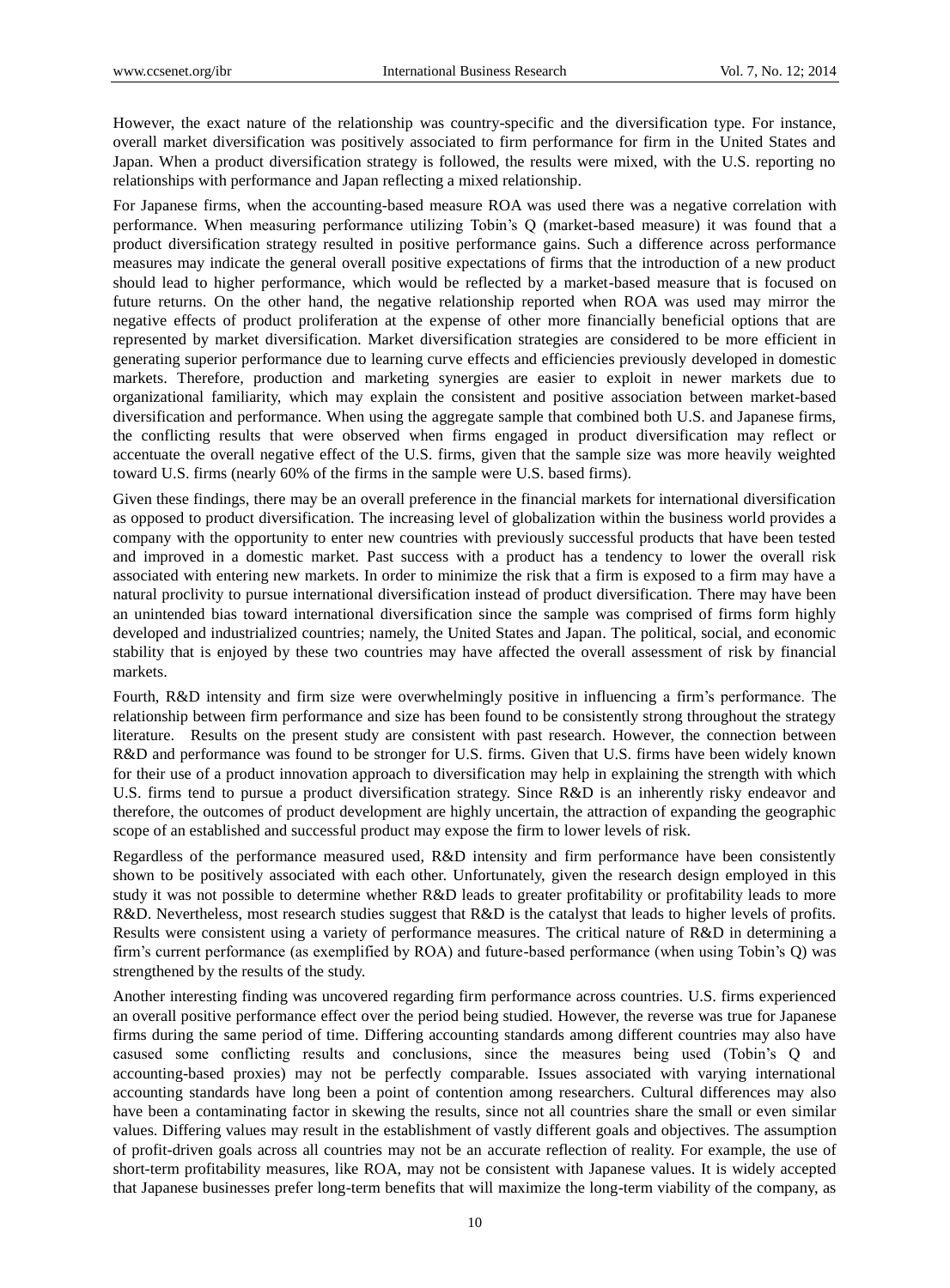opposed to immediate or short-ranged profits. Looking at ROA from this angle would lead to vastly different conclusions.

The importance of liquidity exhibited not significant variations between countries when performance was measured using accounting-based proxies. However, when performance was viewed from a market-based perspective, liquidity exhibited a positive correlation. Such a discrepancy may indicate that while firms might not emphasize the importance of maintaining adequate levels of liquidity, that the financial markets may view this variable differently.

The impact of leverage/debt on corporate reputation reported mixed findings. Overall, when using the combined sample, leverage was negatively associated with performance when using ROA, ROS and Tobin's Q, while ROE was positively correlated with performance. Leverage was negatively correlated with ROA for Japanese firms and U.S. firms with using ROA and ROE. It was not clear exactly why these differences occurred, although they may reflect country accounting idiosyncrasies and differing perspectives on investment strategies.

#### **6. Conclusions, Limitations, and Issues for Future Research**

In conclusion, the findings of the present study indicate that firm reputation tends to have a positive impact on a firm's performance and that such a relationship is consistently strong across countries (U.S. and Japan). Such a finding was robust and consistent across all measures of performance. It should be noted that these results were obtained after removing the influences of product and market diversification, as well as a variety of different strategic variables (firm size, R&D, leverage, liquidity). Based on the use of the *Fortune* Reputation Index it is argued that a firm's reputation serves as a key strategy variable in determining a firm's overall performance. Therefore, it is critical that senior management take an active and forceful role in the management of firm's reputation. If executives want to improve/maintain their superior performance it becomes imperative that they look toward establishing a favorable reputation. An active program for managing reputation will pay dividends to the firms that are able to establish a solid reputation.

It was observed that the impact of diversification type (international/market and product diversification) on firm performance was dependent on how performance was operationalized. Overall, firm's that pursued a product diversification strategy did not significantly benefit financially in either the United States or Japan. However, results obtained using the combined sample found market- and accounting-based measure of performance to be negatively associated with product diversification. In contrast, international/market diversification was positively correlated to performance in all models. Overall, the impact of pursing a market diversification strategy seems to be superior to increasing firm performance than following a product diversification strategy. The findings of the present study confirm and support the importance of selecting diversification strategies cautiously and deliberately when seeking to increase a company's performance.

Given the constraints associate with any research study, it is noted that there are factors and circumstances related to the present research design that may have contributed to unforeseen biases. First, variations in financial and accounting standards between countries may have had an impact on the results. Second, the selection of a five-year period may reflect uncontrollable factors that are idiosyncratic to that period. It may be the case that the effects of diversification do not show up until a longer period of time has elapsed. It would be expected that the adoption of a more lengthy time period would have revealed a richer understanding of the reputation/performance linkage. The desire of this this study is to introduce a global perspective to the reputation/performance relationship.

It is widely understood that the study of corporate reputation is a complex and multifaceted variable, with a myriad of definitions and operationalizations. Therefore, it is not possible to evaluate and examine all of the complexities of this diverse construct within the body of one research study. Similarly, the study was limited in the number of strategic control variables that could be included in the study. It is opening admitted that the final results may have been unduly influenced by the selection of control variables and that adjusting for industry effects may have strengthen the development of this body of research.

#### **References**

- Amit, R., & Livnat, J. (1988). Diversification and the risk-return tradeoff. *Academy of Management Journal, 31*, 154–165. http://dx.doi.org/10.2307/25650
- Barney, J. (1991). Firm resources and sustained competitive advantage. *Journal of Management, 17*, 99–120. http://dx.doi.org/10.1177/014920639101700108
- Bergh, D. D. (1995). Size and relatedness of units sold: An agency theory and resource-based perspective. *Strategic Management Journal, 16*, 221–239. http://dx.doi.org/10.1002/smj.4250160306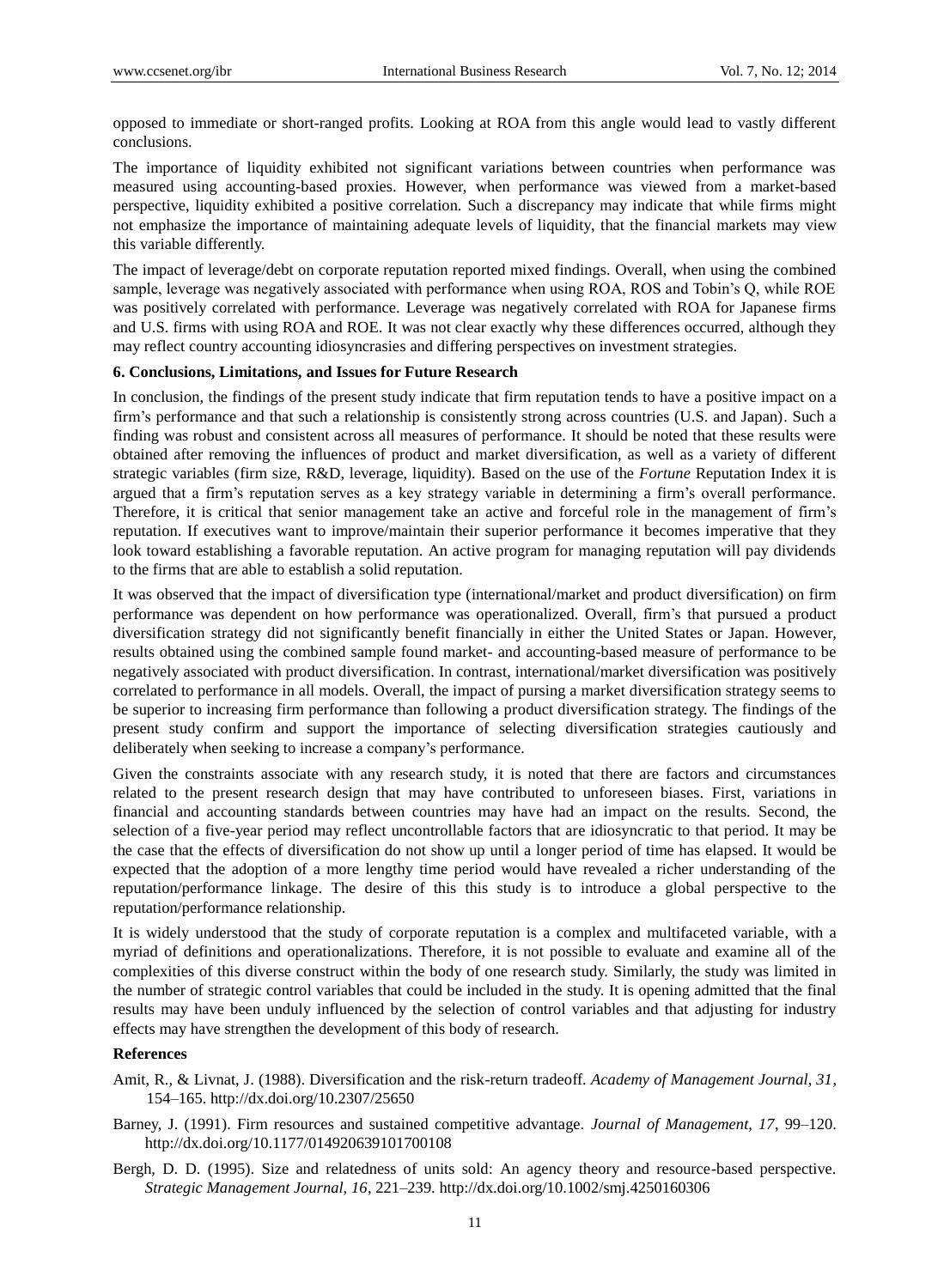- Bettis, R. A. (1981). Performance differences in related and unrelated diversified firms. *Strategic Management Journal, 2*, 379–393. http://dx.doi.org/10.1002/smj.4250020406
- Bettis, R. A., & Hall, W. K. (1982). Diversification strategy, accounting risk, and accounting determined return. *Academy of Management Journal, 25*, 254–264. http://dx.doi.org/10.2307/255989
- Brown B., & Perry, S. (1994). Removing the financial performance halo from *Fortune's* "Most Admired" companies. *Academy of Management Journal, 37*, 1347–1359. http://dx.doi.org/10.2307/256676
- Caves, R. E., & Porter, M. E. (1977). From entry barriers to mobility barriers. *Quarterly Journal of Economics, 91*, 421–434. http://dx.doi.org/10.2307/1885416
- Chakravarthy, B. (1986). Measuring strategic performance. *Strategic Management Journal, 7*, 437–458. http://dx.doi.org/10.1002/smj.4250070505
- Chatterjee, S., & Wernerfelt, B. (1991). The link between resources and type of diversification: Theory and evidence. *Strategic Management Journal, 12*, 33–48. http://dx.doi.org/10.1002/smj.4250120104
- Conine, T. F., & Madden, G. P. (1986). Corporate social responsibility and investment value. In W. D. Guth (Ed.), *Handbook of Business Strategy,* 1986/1987 Yearbook. Boston, MA: Warren, Gorham & Lamont.
- Delios, A., & Beamish, P. W. (1999). Geographic scope, product diversification, and the corporate performance of Japanese firms. *Strategic Management Journal, 20*, 711–727. http://dx.doi.org/10.1002/(SICI)1097-0266(199908)20:8<711::AID-SMJ41>3.0.CO;2-8
- Dess, G. G., Gupta, A., Hennart, J., & Hill, C. W. L. (1995). Conducting and integrating strategy research at the international, corporate, and business levels: Issues and directions. *Journal of Management, 21*, 357–393. http://dx.doi.org/10.1177/014920639502100301
- Dowling, G. R. (1986). Managing your corporate images. *Industrial Marketing Management, 15*, 109–115. http://dx.doi.org/10.1016/0019-8501(86)90051-9
- Finkelstein, S., & Hambrick, D. C. (1988). Chief executive compensation: A synthesis and reconciliation. *Strategic Management Journal, 9*, 543–558. http://dx.doi.org/10.1002/smj.4250090603
- Fombrun, C., & Shanley, M. (1990). What's in a name? Reputation building and corporate strategy. *Academy of Management Journal, 33*, 233–258. http://dx.doi.org/10.2307/256324
- Fombrun, C. (1996). *Reputation: Realizing value from the corporate image*. Boston, MA: Harvard Business School Press.
- Fryxell, G. E., & Wang, J. (1994). The *Fortune* corporate 'Reputation' index: Reputation for what? *Journal of Management, 20*, 1–14. http://dx.doi.org/10.1177/014920639402000101
- Geringer, M. J., Beamish, B. W., & daCosta R. C. (1989). Diversification strategy and internationalization: Implications for MNE performance. *Strategic Management Journal, 10*, 109–119. http://dx.doi.org/10.1002/smj.4250100202
- Geringer, M. J., Tallman, S., & Olsen, D. M. (2000). Product and international diversification among Japanese multinational firms. *Strategic Management Journal, 21*, 51–80. http://dx.doi.org/10.1002/(SICI)1097-0266(200001)21:1<51::AID-SMJ77>3.0.CO;2-K
- Grant, R. M., Jammine, A. P., & Thomas, H. (1988). Diversity, diversification, and profitability among British manufacturing companies, 1972-84. *Academy of Management Journal, 31*, 771–801. http://dx.doi.org/10.2307/256338
- Hitt, M. A., Hoskission, R. E., & Kim, H. (1997). International diversification: Effects on innovation and firm performance in product-diversified firms. *Academy of Management Journal, 40*, 767–798. http://dx.doi.org/10.2307/256948
- Hoskisson, R. E., Hitt, M. A., Johnson, R. A., & Moesel, D. D. (1993). Construct validity of an objective (entropy) categorical measure of diversifications strategy. *Strategic Management Journal, 14*, 215–235. http://dx.doi.org/10.1002/smj.4250140305
- Keats, B. W. (1990). Diversification and business economic performance revisited: Issues of measurement and causality. *Journal of Management, 16*, 61–72. http://dx.doi.org/10.1177/014920639001600105
- Kim, C. W., Hwang, P., & Burgers, W. P. (1989). Global diversification strategy and corporate profit performance. *Strategic Management Journal, 10*, 45–57. http://dx.doi.org/10.1002/smj.4250100105